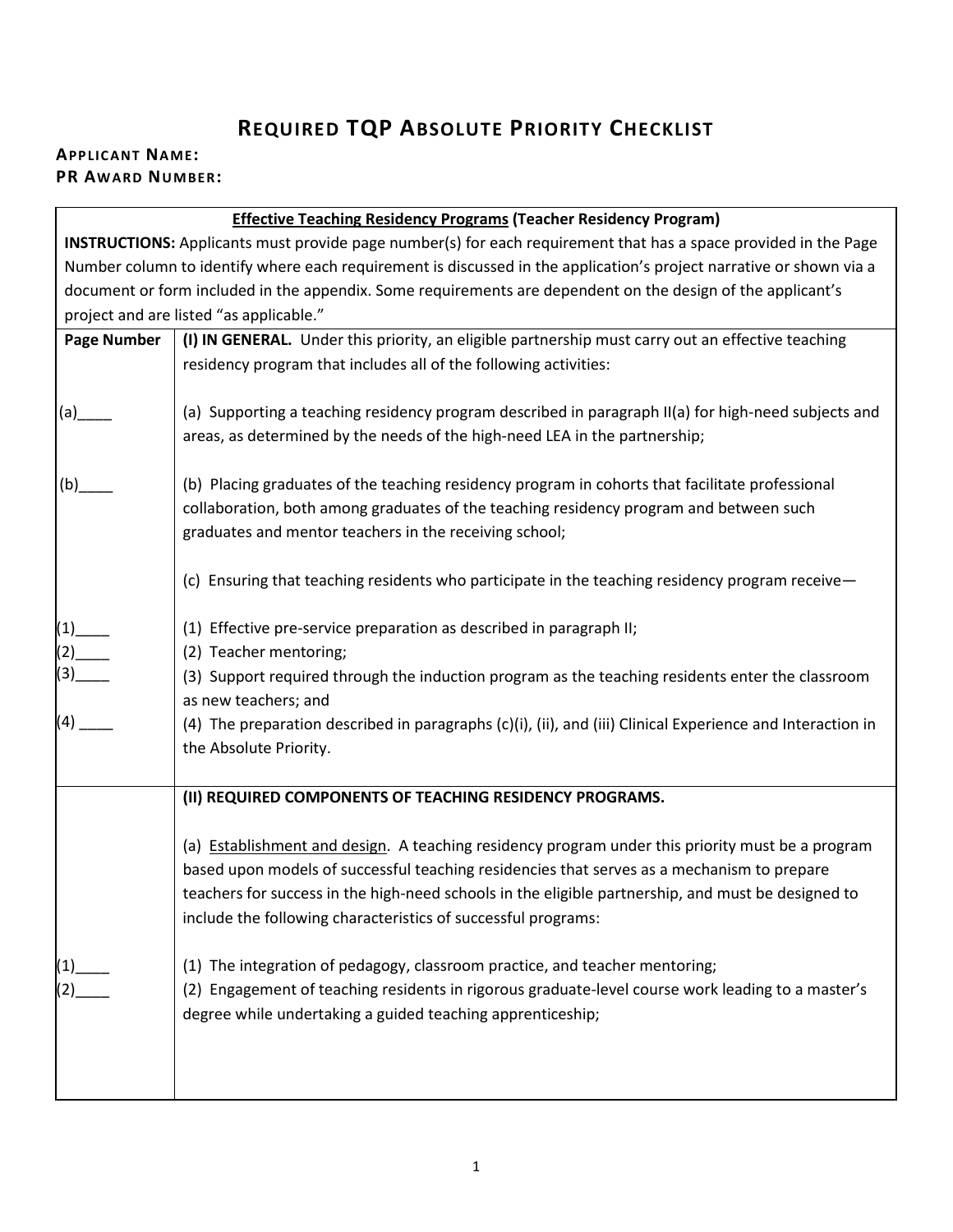| (3)             | (3) Experience and learning opportunities alongside a trained and experienced mentor teacher--        |
|-----------------|-------------------------------------------------------------------------------------------------------|
| (i)             | (i) Whose teaching must complement the residency program so that classroom clinical                   |
|                 | practice is tightly aligned with coursework;                                                          |
| (ii)            | (ii) Who must have extra responsibilities as a teacher leader of the teaching residency               |
|                 | program, as a mentor for residents, and as a teacher coach during the induction program for           |
|                 | new teachers; and for establishing, within the program, a learning community in which all             |
|                 | individuals are expected to continually improve their capacity to advance student learning;<br>and    |
| (iii)           | (iii) Who may be relieved from teaching duties as a result of such additional responsibilities;       |
| (4)             | (4) The establishment of clear criteria for the selection of mentor teachers based on measures of     |
|                 | teacher effectiveness and the appropriate subject area knowledge. Evaluation of teacher               |
|                 | effectiveness must be based on, but not limited to, observations of the following--                   |
| (i)             | (i) Planning and preparation, including demonstrated knowledge of content, pedagogy, and              |
|                 | assessment, including the use of formative and diagnostic assessments to improve student<br>learning; |
| (ii)_           | (ii) Appropriate instruction that engages students with different learning styles;                    |
| (iii)           | (iii) Collaboration with colleagues to improve instruction;                                           |
| (iv)            | (iv) Analysis of gains in student learning, based on multiple measures that are valid and             |
|                 | reliable and that, when feasible, may include valid, reliable, and objective measures of the          |
|                 | influence of teachers on the rate of student academic progress; and                                   |
| (v)             | (v) In the case of mentor candidates who will be mentoring new or prospective literacy and            |
| (as applicable) | mathematics coaches or instructors, appropriate skills in the essential components of                 |
|                 | reading instruction, teacher training in literacy instructional strategies across core subject        |
|                 | areas, and teacher training in mathematics instructional strategies, as appropriate;                  |
| (5)             | (5) Grouping of teaching residents in cohorts to facilitate professional collaboration among such     |
|                 | residents;                                                                                            |
| (6)             | (6) The development of admissions goals and priorities--                                              |
|                 | (i) That are aligned with the hiring objectives of the LEA partnering with the program, as well       |
|                 | as the instructional initiatives and curriculum of such agency, in exchange for a commitment          |
|                 | by such agency to hire qualified graduates from the teaching residency program; and                   |
| (ii)            | (ii) Which may include consideration of applicants that reflect the communities in which              |
| (as applicable) | they will teach as well as consideration of individuals from underrepresented populations in          |
|                 | the teaching profession, as applicable                                                                |
| (7)             | (7) Support for residents, once the teaching residents are hired as teachers of record, through an    |
|                 | induction program, professional development, and networking opportunities to support the              |
|                 | residents through not less than the residents' first two years of teaching.                           |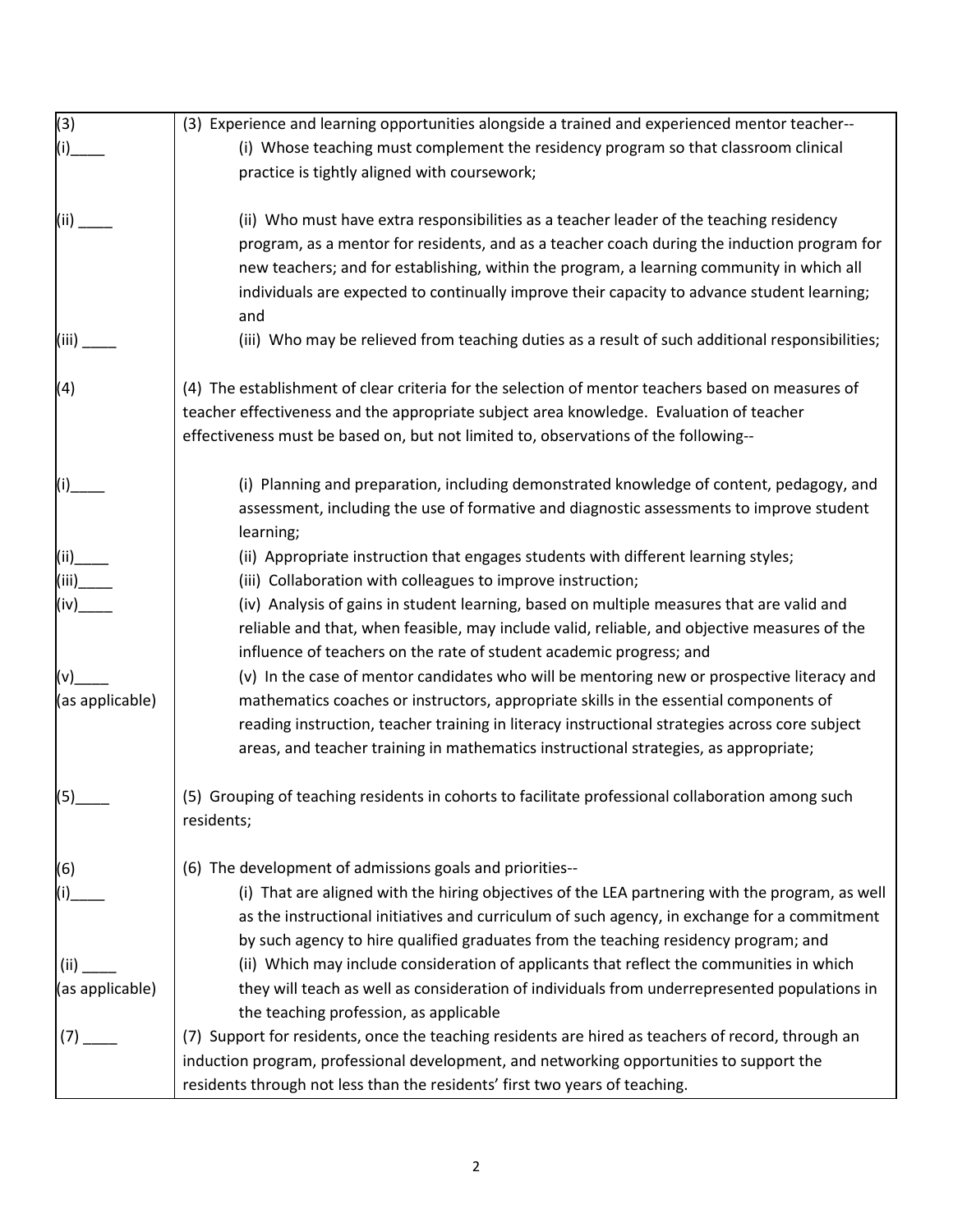|                 | (b) Selection of individuals as teaching residents.                                                  |
|-----------------|------------------------------------------------------------------------------------------------------|
| (1)             | (1) Eligible Individual. In order to be eligible to be a teaching resident in a teaching residency   |
|                 | program under this priority, an individual must-                                                     |
|                 | (i) Be a recent graduate of a four-year institution of higher education or a mid-career              |
|                 | professional from outside the field of education possessing strong content knowledge or a            |
|                 | record of professional accomplishment; and                                                           |
| (ii)            | (ii) Submit an application to the teaching residency program.                                        |
| (2)             | (2) Selection Criteria for Participants. An eligible partnership carrying out a teaching residency   |
|                 | program under this priority must establish criteria for the selection of eligible individuals to     |
|                 | participate in the teaching residency program based on the following characteristics--               |
|                 | (i) Strong content knowledge or record of accomplishment in the field or subject area to be          |
| (ii)            | taught;                                                                                              |
|                 | (ii) Strong verbal and written communication skills, which may be demonstrated by                    |
| (iii)           | performance on appropriate tests; and                                                                |
| (as applicable) | (iii) Other attributes linked to effective teaching, which may be determined by interviews or        |
|                 | performance assessments, as specified by the eligible partnership.                                   |
|                 | (c) Stipends or salaries; applications; agreements; repayments.                                      |
|                 | (1) Stipends or salaries. A teaching residency program under this priority must provide a one-year   |
|                 | living stipend or salary to teaching residents during the teaching residency program;                |
| (2)             | (2) Applications for stipends or salaries. Each teacher residency candidate desiring a stipend or    |
|                 | salary during the period of residency must submit an application to the eligible partnership at such |
|                 | time, and containing such information and assurances, as the eligible partnership may require;       |
| (3)             | (3) Agreements to serve. Each application submitted under paragraph (c)(2) of this priority must     |
|                 | contain or be accompanied by an agreement that the applicant will-                                   |
|                 |                                                                                                      |
|                 | (i) Serve as a full-time teacher for a total of not less than three academic years immediately       |
|                 | after successfully completing the teaching residency program;                                        |
| (ii)            | (ii) Fulfill the requirement under paragraph $(c)(3)(i)$ of this priority by teaching in a high-need |
|                 | school served by the high-need LEA in the eligible partnership and teach a subject or area           |
|                 | that is designated as high-need by the partnership;                                                  |
| (iii)           | (iii) Provide to the eligible partnership a certificate, from the chief administrative officer of    |
|                 | the LEA in which the resident is employed, of the employment required under paragraph                |
|                 | (c)(3)(i) and (ii) of this priority at the beginning of, and upon completion of, each year or        |
|                 | partial year of service;                                                                             |
| (iv)            | (iv) Meet the applicable State certification and licensure requirements, including any               |
|                 | requirements for certification obtained through alternative routes to certification, or, with        |
|                 | regard to special education teachers, the qualifications described in section 612(a)(14)(C) of       |
|                 | the IDEA, when the applicant begins to fulfill the service obligation under this provision; and      |
|                 |                                                                                                      |